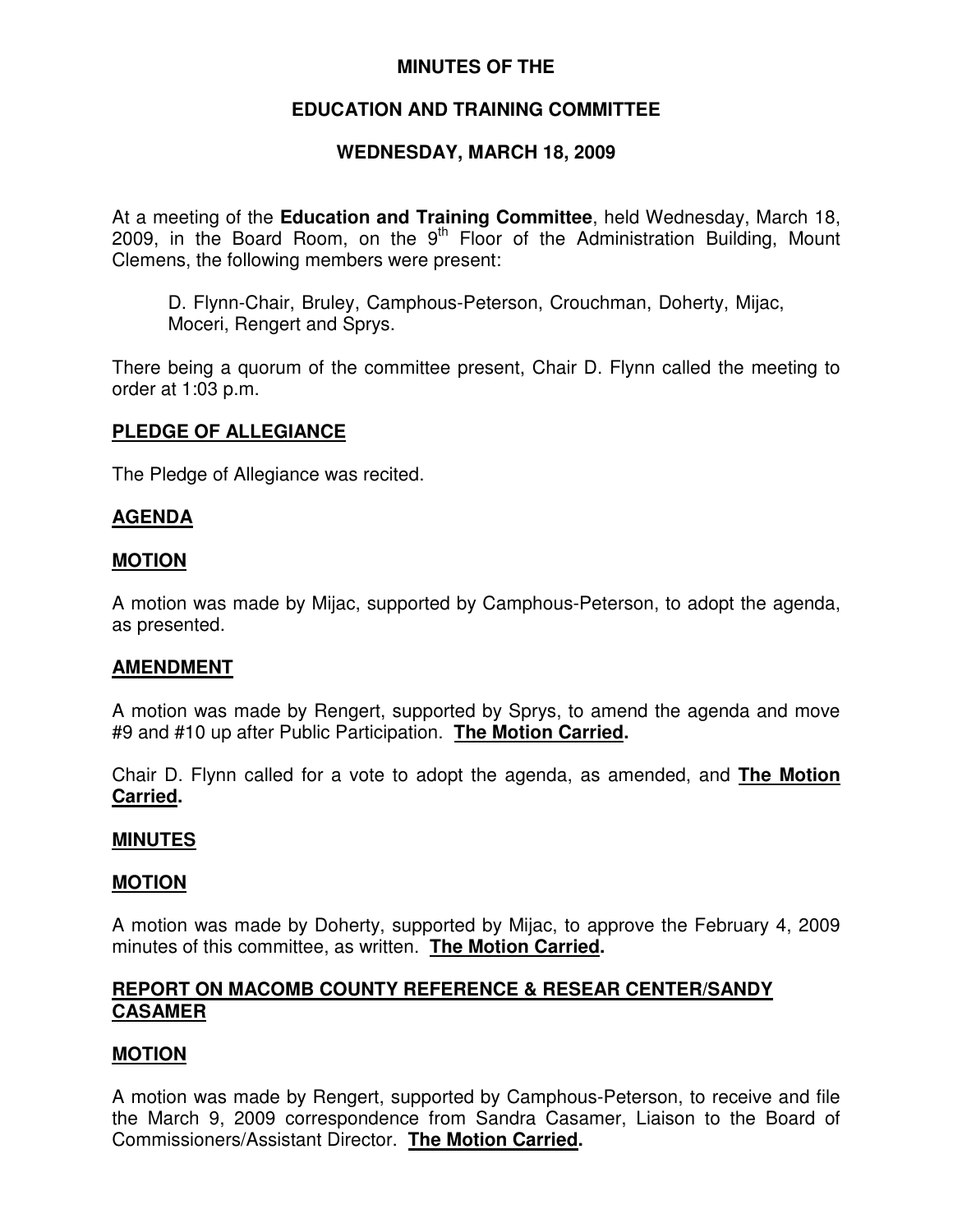### **TIMELINE FOR TRANSITION OF MACOMB COUNTY REFERENCE AND RESEARCH CENTER**

### **COMMITTEE RECOMMENDATION – MOTION**

A MOTION WAS MADE BY CAMPHOUS-PETERSON, SUPPORTED BY RENGERT, TO RECOMMEND THAT THE BOARD OF COMMISSIONERS APPROVE THE TIMELINE FOR TRANSITION OF THE MACOMB COUNTY REFERENCE AND RESEARCH CENTER REGARDING DISBURSEMENTS, LAST CHECKOUT DATE AND CLOSING TO THE PUBLIC, AS OUTLINED IN A MARCH 9, 2009 CORRESPONDENCE FROM SANDRA CASAMER, LIAISON. **THE MOTION CARRIED.**

### **HIGHER EDUCATION PRESENTATION: WAYNE STATE UNIVERSITY**

Mr. Ahmad Ezzeddine, Associate Vice President Educational Outreach, Mr. Terry Margolis, Director of Educational Outreach, and Ms. Lois Valente, Marketing Coordinator, were present. Mr. Ezzeddine provided an overview about Wayne State University, its students, its expansion in Macomb and programs offered, and its renovations for the state-of-the-art education facility and Reference and Research Center.

#### **MOTION**

A motion was made by Doherty, supported by Camphous-Peterson, to receive and file the report provided by Mr. Ezzeddine.

The following commissioner spoke: Doherty.

Chair D. Flynn called for a vote on the motion and **The Motion Carried.**

# **MICHIGAN WORKS EXECUTIVE DIRECTOR'S REPORT/JOHN BIERBUSSE**

Mr. Bierbusse overviewed the information that was distributed: unemployment insurance benefit registrations and state formula grant programs for training and employment services.

#### **MOTION**

A motion was made by Camphous-Peterson, supported by Moceri, to receive and file the report provided by Mr. Bierbusse.

The following commissioners spoke: D. Flynn, Camphous-Peterson, Rengert and Doherty.

Chair D. Flynn called for a vote on the motion and **The Motion Carried.**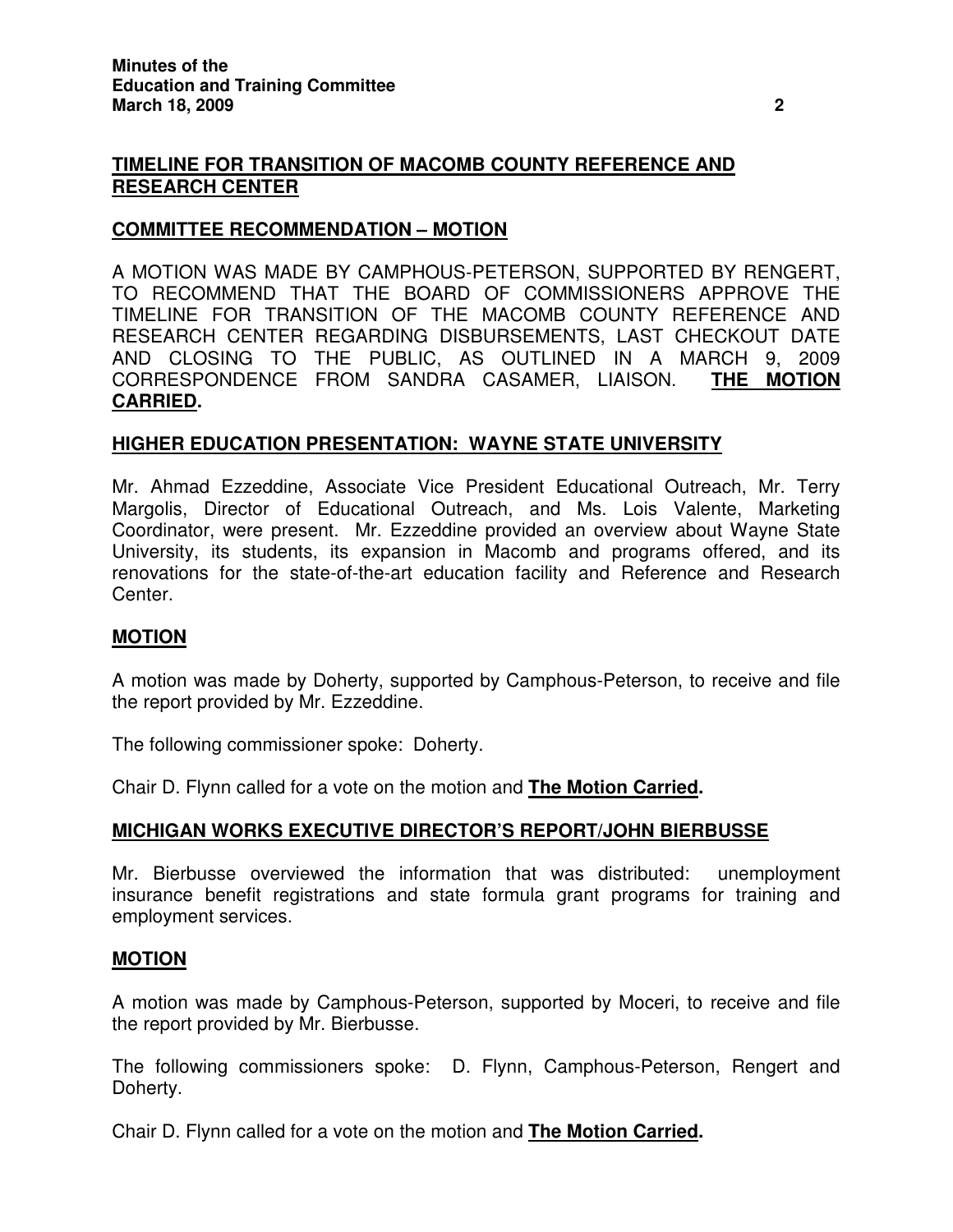# **PROPOSAL SUBMISSION REQUEST FROM MACOMB/ST. CLAIR EMPLOYMENT AND TRAINING AGENCY**

### **MOTION**

A motion was made by Doherty, supported by Camphous-Peterson, to approve the proposal submission request from Michigan/St. Clair Employment and Training Agency to the Workforce Development Board for 2009-2012 contract budget and forward to the Finance Committee.

The following commissioner spoke: Doherty.

Chair D. Flynn called for a vote on the motion and **The Motion Carried.**

### **REVIEW OF APPROPRIATE CLASSIFICATION FOR ASSISTANT DIRECTOR OF THE MACOMB COUNTY REFERENCE AND RESEARCH CENTER**

#### **MOTION**

A motion was made by Doherty, supported by Mijac, to refer to the Personnel Committee review of the appropriate classification for Assistant Director of the Macomb County Reference and Research Center.

The following commissioners spoke: Doherty and Rengert.

Chair D. Flynn called for a vote on the motion and **The Motion Carried.**

#### **CONTRACT WITH SUBURBAN LIBRARY COOPERATIVE**

#### **COMMITTEE RECOMMENDATION – MOTION**

A MOTION WAS MADE BY DOHERTY, SUPPORTED BY CAMPHOUS-PETERSON, TO RECOMMEND THAT THE BOARD OF COMMISSIONERS APPROVE THE CONTRACT WITH THE SUBURBAN LIBRARY COOPERATIVE. **THE MOTION CARRIED.**

Chair D. Flynn introduced Ms. Sherri Hupp, the new Library Cooperative Director.

### **MSU EXTENSION DIRECTOR'S REPORT AND PROGRAM UPDATE-FOOD SAFETY AND HEALTH/MARILY RUDZINSKI**

Ms. Eileen Haraminac, Extension Educator, gave a presentation on the Expanded Food Nutrition Program and the Supplemental Nutrition Assistance Program Education (SNAP-Ed).

Ms. Marilyn Rudzinski, MSU Extension Director, highlighted programming updates that were distributed.